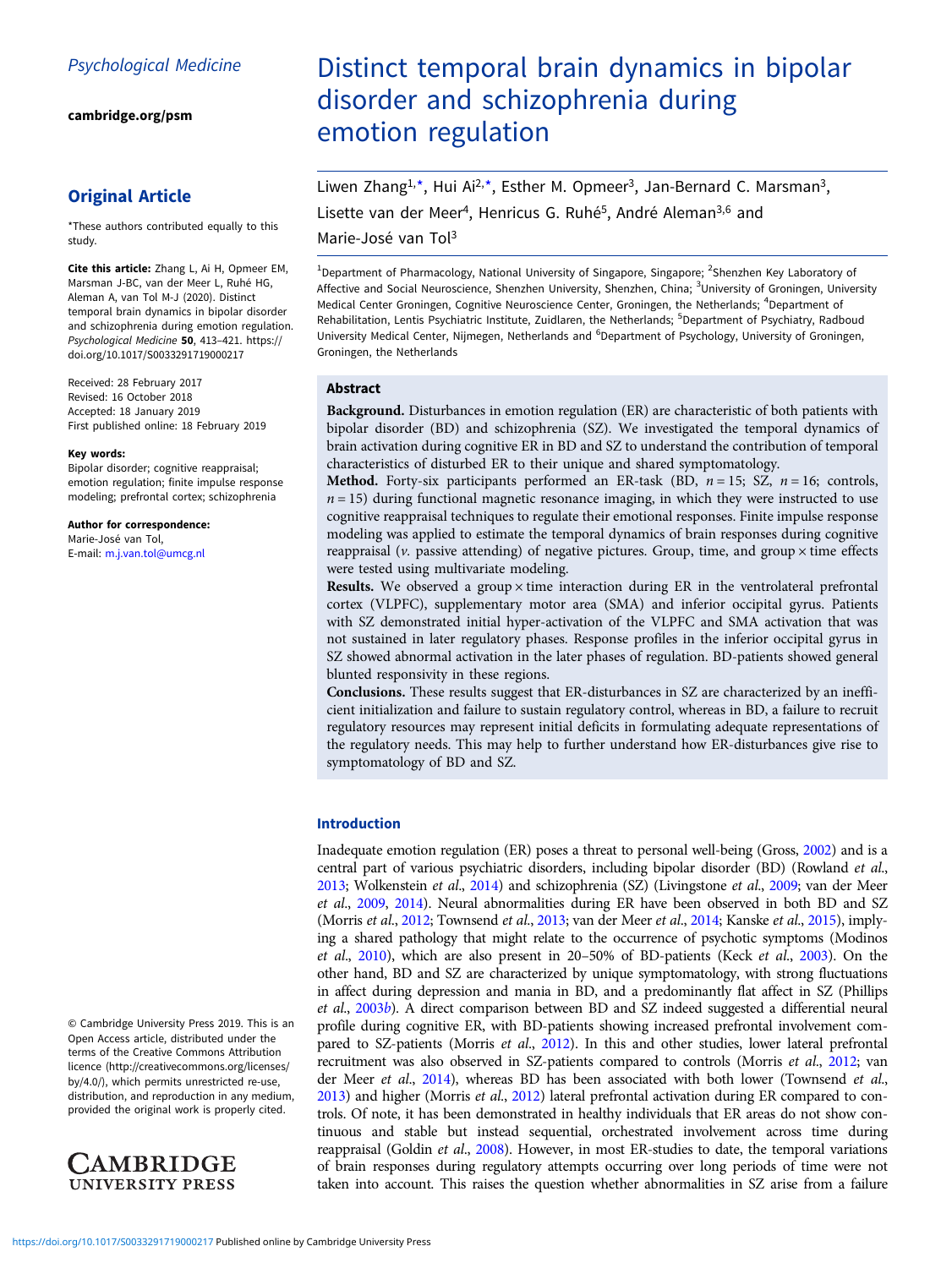to engage frontal regulatory areas per se or from a failure to sustain initial frontal engagement during the full duration of ER. Similarly, it is unknown whether altered frontal recruitment is an early, late, or constant characteristic of BD. However, elucidating the temporal dynamics of the complex response underlying ER is essential to understand the contributions of emotion dysregulation to the unique symptomatology of both disorders.

The most investigated strategy of cognitive ER is cognitive reappraisal, aiming at influencing the emotional intensity and connotation of a stimulus by reinterpreting its meaning (Gross, [2001](#page-7-0), [2002;](#page-7-0) Gross and John, [2003\)](#page-7-0). Given that reappraisal is relevant for the occurrence and treatment of psychosis (Kuipers et al., [2006\)](#page-7-0) that is prevalent in both SZ and BD, the current study focused on reappraisal. In healthy individuals, reappraisal relies on adequate interactions between the prefrontal cortex [PFC, including the ventrolateral PFC (VLPFC), dorsolateral PFC (DLPFC), and dorsomedial PFC (DMPFC)] and limbic affective areas (including the amygdala and ventral striatum) (Ochsner et al., [2012;](#page-8-0) Buhle et al., [2014;](#page-7-0) Morawetz et al., [2017](#page-7-0)[a](#page-7-0), [2017](#page-8-0)[b](#page-8-0)). Interestingly, activation of the lateral and medial PFC was shown to be at maximum during an early phase (approximately 4.5 s after ER-onset), followed by attenuation of the amygdala response at a late stage (approximately 10.5 s after ER-onset) (Goldin et al., [2008](#page-7-0)). This is consistent with the idea that the role of the VLPFC during regulation is to receive information about the affective value of the stimulus from the limbic areas, and forward this information to the DLPFC to call for prefrontal control over the limbic areas (Kohn *et al.*, [2014\)](#page-7-0). Moreover, this indicates that essential information for understanding the complex psychopathology related to ER-deficiencies may be missed when averaging the blood-oxygen-level dependent (BOLD) signal over long periods of time, as is often done in functional magnetic resonance imaging (fMRI) analysis. However, no study has investigated the temporal dynamics of ER in patients with BD and SZ yet.

We therefore aim to investigate the temporal dynamics underlying reappraisal in BD and SZ, using finite impulse response (FIR) modeling to estimate the timing and shape of the BOLD responses. Given the distinctive emotional symptoms seen in BD and SZ, we hypothesized differential temporal patterns within prefrontal and limbic areas between these two disorders. Moreover, healthy individuals were included to investigate shared abnormalities during ER in BD and SZ.

#### Materials and methods

# **Participants**

Patients (23 BD-patients, 51 SZ-patients) were recruited through mental health care centers in the context of a study investigating insight (van der Meer et al., [2013](#page-8-0)). Because illness insight is strongly associated with psychosis (David, [1999\)](#page-7-0) and emotional processing (van der Werf-Eldering et al., [2011\)](#page-8-0), we only included patients with good insight and matched BD and SZ with insight scores for the current analysis, leading to a sample of 20 SZ-patients and 21 BD-patients. Also, 17 healthy controls (HC) were included. For patients, the following inclusion criteria were applied: (1) no change in medication at least 1 week before scanning; (2) no electroconvulsive therapy in the year prior to scanning; (3) no psychiatric disorders other than BD or SZ and no comorbidity with other psychiatric disorders (e.g. substance use disorder); (4) no somatic/neurological disorders with known influence on brain functioning. Because patients were recruited in the context of studying insight in

psychosis, a history of psychotic symptoms was required for patients with BD. HC were required to have no current or past psychiatric disorders. Presence of MRI-incompatibilities and somatic or neurological disorder affecting the central nervous system was an exclusion criterion for all participants.

This study was approved by the Medical Ethical Committee of the University Medical Center Groningen and was performed according to the Helsinki Declaration (2008). All participants provided written informed consent.

# Clinical assessments

To confirm the diagnosis of BD (including a history of psychotic symptoms) or SZ, and to exclude life-time psychiatric disorders in HC, the Mini International Neuropsychiatric Interview-Plus 5.0.0 (MINI-Plus; Sheehan et al., [1998](#page-8-0)) was administered. For all participants, severity of current depressive symptoms was measured with the Quick Inventory of Depressive Symptomatology (QIDS; Rush et al., [2003](#page-8-0)), intelligence was estimated using the Dutch Adult Reading Test (DART; Schmand et al., [1991](#page-8-0)), and daily preferred ER-strategy was assessed with the Emotion Regulation Questionnaire (ERQ; Gross and John, [2003\)](#page-7-0). Only in patients, severity of current positive and negative symptoms was measured with the Positive and Negative Syndrome Scale (PANSS; Kay et al., [1987\)](#page-7-0), severity of current mania with the Young Mania Rating Scale (YMRS; Young et al., [1978\)](#page-8-0), and clinical and cognitive insight with the Schedule of Assessment of Insight-Expanded version (SAI-E; Kemp and David, [1997](#page-7-0)), and the Beck Cognitive Insight Scale (BCIS; Beck et al., [2004](#page-7-0)) respectively.

#### Emotion regulation task

The ER-task has been described in detail in a previous ER-study (van der Meer et al., [2014](#page-8-0)). Briefly, 88 negative and 22 neutral pictures were selected from the International Affective Picture System (Lang et al., [2005;](#page-7-0) van der Meer et al., [2014\)](#page-8-0). In each trial, a neutral or negative picture was shown with the instruction to view (2 s). Afterward, participants were asked to either reappraise or attend to this picture for 4 s, leading to three conditions: attend-neutral, attend-negative (viewing the picture without changing the experienced emotion) and reappraise-negative (reinterpreting to decrease the negative emotional intensity). Following the picture, a black screen was presented (lingering; 2 s), followed by affective rating on a four-point scale (1 – not negative at all; 4 – extremely negative) (3 s). Subsequently, a screen with the word 'relax' cued participants to relax (4 s). Finally, a black screen appeared to signal the next trial (0.5 s) [\(Fig. 1](#page-2-0)). The whole experiment was split into two runs, with a rest period in between during which the anatomical scan was acquired. See online Supplement for task details. Within runs, conditions were presented pseudorandomized, with equal distribution of conditions over blocks of 9 or 10 trials. In between blocks, a fixation-cross of 20 s was presented.

Although the task also included a suppress (i.e. inhibit emotional expressions) and an increase (i.e. effortfully increase the intensity of negative emotions) condition, we focused on reappraisal in the current study (see online Supplement for the results in relation to suppress and increase).

# Data acquisition

fMRI-data were collected using a 3.0 Tesla scanner (Philips Intera, Best, NL) at the University Medical Center Groningen, equipped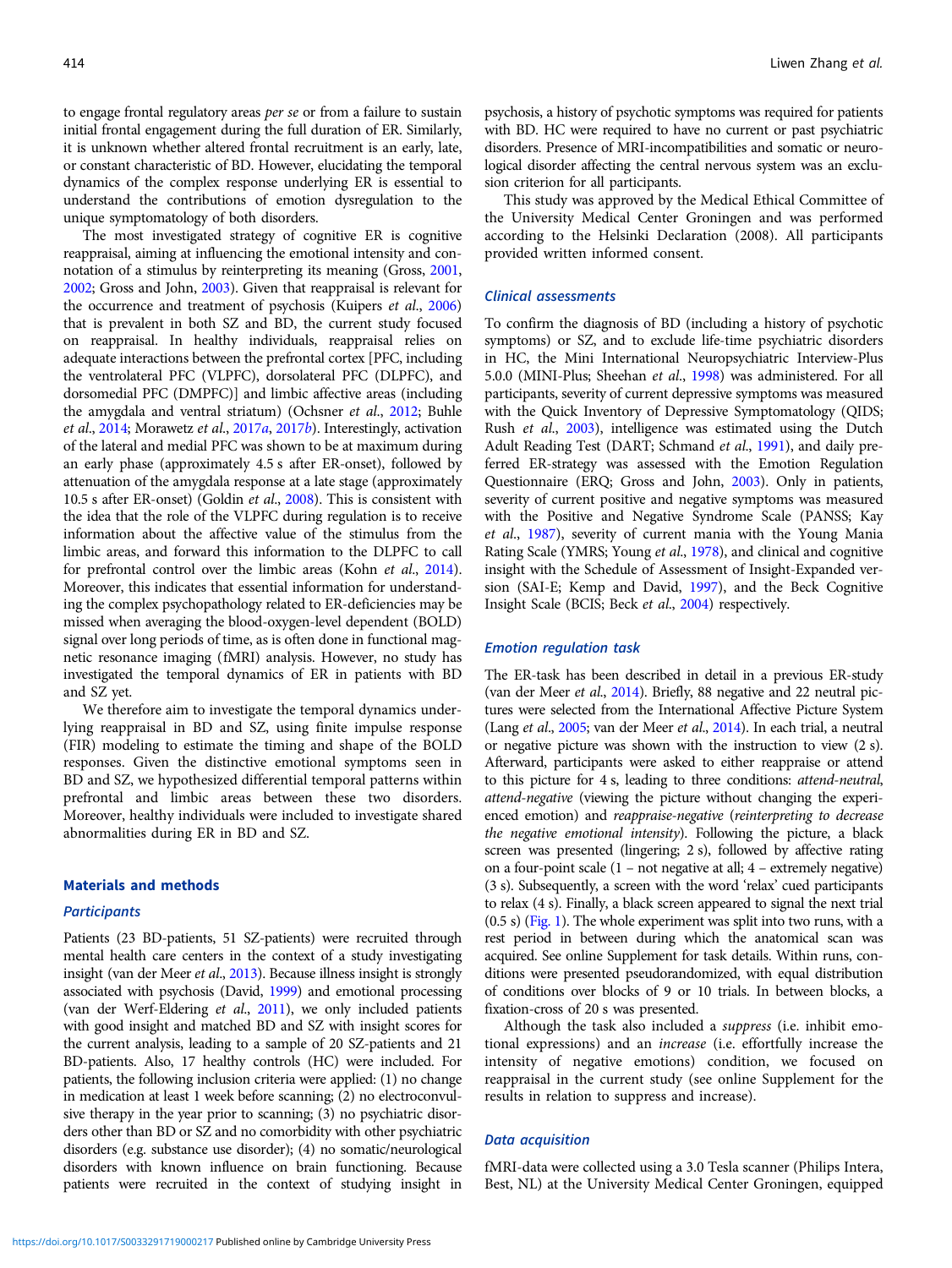<span id="page-2-0"></span>

Fig. 1. Illustration of the task procedure during a reappraise trial and the time window used for FIR modeling. During attend-negative trials, participants were instructed to continue to attend to the picture during 4 s following the cue and preceding lingering. The black triangles indicate the start/end of each task phase. FIR, finite impulse response.

with an 8-channel SENSE head-coil. Using a T2-weighted echo planar imaging sequence, 37 axial slices were acquired per volume in an ascending, interleaved order (slice-thickness = 3.5 mm, slice-gap = 0 mm;  $TR = 2.0$  s;  $TE = 30$  ms; flip-angle =  $70^{\circ}$ ; in-plane resolution  $64 \times 62$  pixels; voxel size of  $3.5 \times 3.5$  mm). Additionally, a T1-weighted 3D anatomical image (170 slices; TR = 9 ms; TE = 3.54 ms; voxel size of  $1 \times 1 \times 1$  mm; flip-angle = 8°) was acquired.

#### Statistical analysis

#### Clinical variables and behavioral data

Demographics, psychometric assessments, and behavioral data were analyzed in SPSS (v.22.0), using one-way analysis of variances (ANOVAs), t tests, and  $\chi^2$  tests where appropriate.

A repeated-measures ANOVA was performed to analyze the ratings during the task, with condition (3; attend-neutral, attendnegative, reappraise) as within-subjects factor and group (3; HC, SZ, BD) as between-subjects factor. Significance level was set to  $p < 0.05$  (two-tailed) for all analyses.

#### fMRI data pre-processing

fMRI-data were pre-processed with statistical parametric mapping [SPM12b (v5970); Wellcome Trust Centre for Neuroimaging, London, UK] in Matlab 7.8.0 (R2009a; Mathworks, Natick, MA, USA). Both functional and anatomical images were manually reoriented to the anterior–posterior commissure plane before preprocessing. Pre-processing consisted of slice-time correction, realignment, co-registration of the functional images to the anatomical image, normalization to Montreal Neurological Institute (MNI)  $(2 \times 2 \times 2 \text{ mm})$  space and smoothing with a full-width at half-maximum Gaussian kernel of 8 mm.

#### Finite impulse response modeling

To quantify the shape/timing of the hemodynamic response (HR) during reappraisal, a general linear model with a FIR basis set was built to estimate condition-specific time-courses without a priori assumptions on their shape. Notably, this FIR-modeling does not take into consideration the known delay of the HR-function. Also, given the late-cueing paradigm, activation in response to negative pictures during the initial viewing phase was assumed to be comparable between conditions, especially since pictures under different conditions were matched on valence, arousal, and complexity. Therefore, to estimate ER-relevant signals and to avoid including activation related to the last part of the previous trial, a 10 s-time-window was set following the start of the regulation instruction, which was not fixed to the TR (Fig. 1). The

10 s-time-window was modeled with five triangular basis functions ('tent function'), each of which spanned 2 s. This way, activation in response to both viewing and regulating were included within our time window of interest when assuming the known delay in HR function peak response of approximately 5 s. We however started modeling at the onset of the cue to either regulate or attend, as differences related to effortful regulation compared to passive attend were our primary interest.

In each participant's first-level model, regressors (with five tents) were included per condition (attend-neutral, attendnegative, reappraise, increase and suppress). FIR-estimates of the HR were calculated for each time bin (5) and condition (5) per participant. To investigate the temporal characteristics specific to reappraisal, we specified the contrast reappraise > attendnegative per time-bin at the first level and these contrasts were then entered in our main analysis (see below: 3dMVM modeling). To check whether effects were driven by reappraising or attending negative-pictures, we repeated our analyses for the contrast attend-negative > attend-neutral.

Whole-brain multivariate modeling (3dMVM in AFNI) was used to examine the temporal dynamics during reappraise > attendnegative, with group (3; HC, BD, SZ) as between-subjects factor, and time (5; 1, 2, 3, 4, 5) as within-subjects factor. 3dMVM allows quantification of the inter-correlation among the within-subject variables, which is likely high for the consecutive time-bins (Chen et al., [2014](#page-7-0), [2015\)](#page-7-0), and has proven to be effective at detecting subtle shape changes of HR (Chen et al., [2015](#page-7-0)). Since our goal was to identify temporal differences between groups over the regulation period and to be able to detect commonalities in abnormal temporal patterns between SZ and BD as compared to HC, we tested for group  $(3) \times$  time  $(5)$  interactions across all time bins, and for main effects of group and time. Because we were additionally interested in the differences in the temporal profile between patients with BD and SZ, we additionally tested for group  $(2) \times$  time  $(5)$ interactions for BD  $\nu$ . SZ. Furthermore, to check their deviations from normal across the regulatory period, we explored BD and SZ  $v$ . HC. Notably, all above-mentioned contrasts were defined in one 3dMVM model, and group differences were not examined for each time bin separately. We repeated our analyses after adding QIDS score in the model including all three groups and PANSS score (total scores) in the model including BD- and SZ-patients as covariates of no interest, respectively. In addition, the possible influence of medication was explored by adding dummy variables coding for usage of medication types [i.e. antipsychotics (yes/no), anti-depressants (yes/no), mood-stabilizers (yes/no), benzodiazepines (yes/no), with no medication as the implicit option when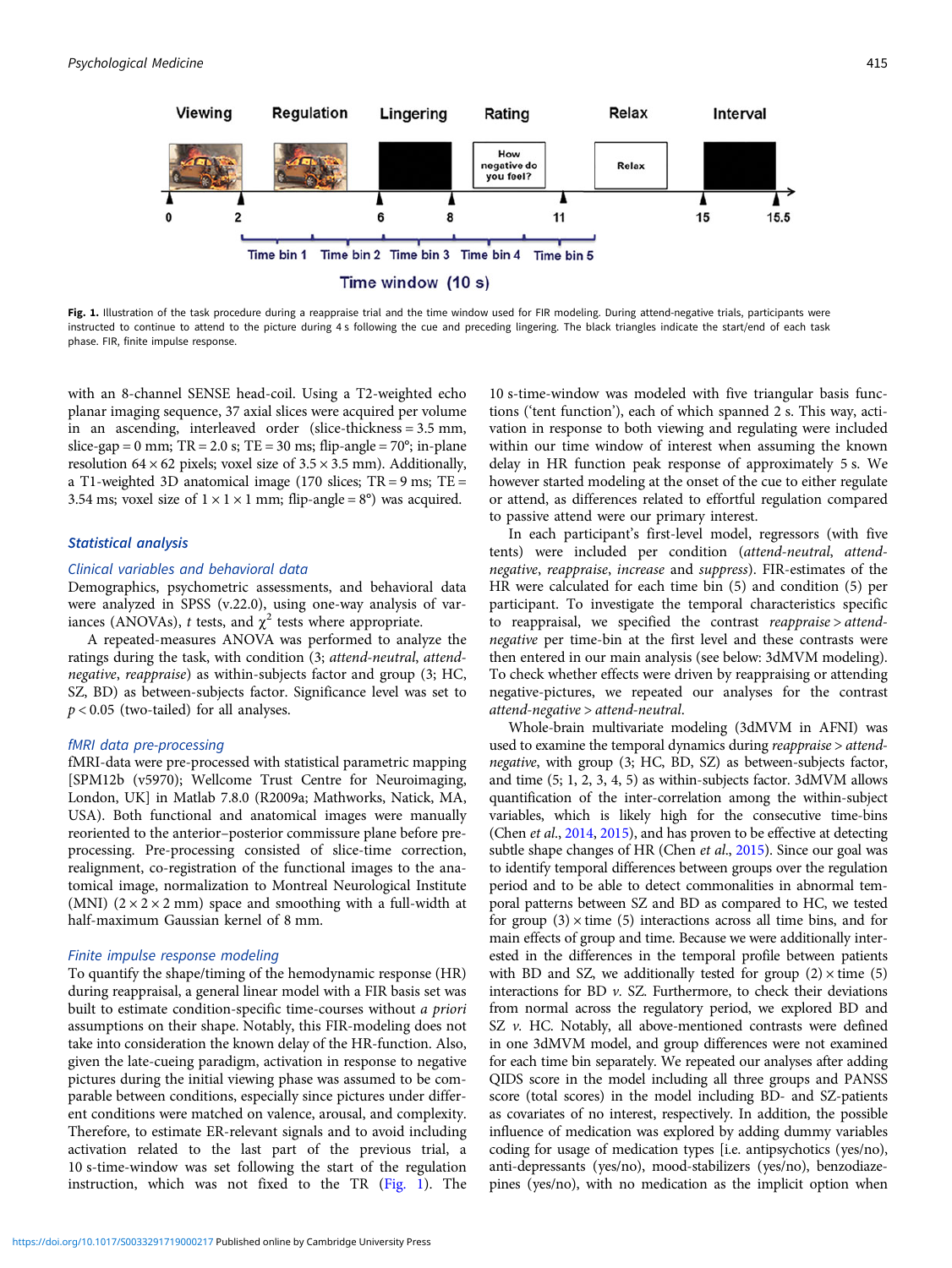all other dummies were coded 'no' (i.e. 0)] in the model including patients only.

For all analyses, Monte Carlo simulations were used to correct for multiple comparisons (i.e. 3d ClustSim in AFNI v18.1.04 updated on April 2018) (Cox et al., [2016\)](#page-7-0). All results were thresholded at a voxel-wise threshold of  $p < 0.001$  uncorrected, and should meet minimum cluster extent criteria  $(k > 74$  for the main three group model and  $k > 70$  for the models in which we controlled for medication and PANSS within patients) to hold a family-wise error (FWE) correction of  $p < 0.05$ . See online Supplemental material for details of cluster extent definition.

# Results

#### Sample characteristics

Due to incomplete imaging data, excessive head-movements (i.e. >3 mm/3° in any direction) or missing Eprime log-files, 11 cases were excluded (BD:  $n = 5$ ; SZ:  $n = 4$ ; HC:  $n = 2$ ). To match groups on age, another BD-patient was excluded. For the final analyses, 15 HC, 15 BD-patients, and 16 SZ-patients were included. One HC missed questionnaires/behavioral data and was excluded from behavioral analyses but included in the MRI analyses. Notably, a part of our sample (12 SZ-patients and 12 HC) was included in a previous study (van der Meer et al., [2014\)](#page-8-0), without FIR-analysis being applied.

All groups were comparable on age, sex, level of education, intelligence and ERQ-scores, but differed on QIDS-score (HC <  $BD < SZ$ ;  $ps < 0.01$ ). Moreover, BD and SZ were comparable on YMRS and insight scores (i.e. SAI-E/BCIS;  $ps > 0.55$ ), but SZ showed higher PANSS-scores than BD ( $p = 0.048$ ). See [Table 1](#page-4-0) and online Supplementary Table S2 for details.

#### Behavioral results

Across all participants, there was a main effect of condition on emotion ratings ( $F_{(2,84)} = 132.38$ ,  $p < 0.01$ ; see online Supplementary Fig. S1 for ratings in all conditions). Post-hoc t tests indicated most negative ratings after attend-negative ( $M = 2.63$ , s.e.m. = 0.08) and lowest after attend-neutral ( $M = 1.20$ , s.e.m. = 0.03), with the ratings following reappraisal in between  $(M = 2.23, S.E.M. = 0.09)$  (attendnegative  $\langle$  reappraise-negative  $\langle$  attend-neutral; ps  $\langle 0.001 \rangle$ . No significant main effect of group ( $F_{(2,42)} = 2.70$ ,  $p = 0.08$ ) and interaction of group  $\times$  condition were found ( $F_{(4,84)} = 0.337$ ,  $p = 0.85$ ).

# FIR modeling results during reappraise > attend-negative

# Comparisons between SZ, BD, and HC

Reappraisal-sensitive temporal profiles are illustrated in [Table 2](#page-5-0) and [Fig. 2.](#page-6-0) A main effect of time was shown in the VLPFC, DLPFC, DMPFC, temporal pole, middle temporal gyrus (MTG), STG, and supplementary motor area (SMA). No main effect of group was observed, but a group  $\times$  time interaction on reappraisal > attend-negative was found in the left VLPFC, right inferior occipital gyrus, and right SMA. Plotting of the timecourses showed that SZ had normal to hyper-engagement of the VLPFC and inferior occipital gyrus in the early phases (time bin 1–3), with a drop in activation during the later phases (time bin 4–5), where HC showed more sustained higher activation in the later time bins when comparing reappraise-negative to attendnegative ([Fig. 2](#page-6-0)a, [c](#page-6-0)). For the SMA, SZ showed hyper-activation in the early phases (time bin 2–3) relative to HC, followed by a

gradual decrease toward normal at time bin 4 and hypoactivation at time bin 5 (Fig.  $2b$ ) when contrasting reappraise-negative to attend-negative. BD failed to show heightened responses in the VLPFC and SMA in the early phases relative to HC, but showed some normalization of responses in the later time bins (time bin 4–5; Fig.  $2a$ ,  $b$ ). In the inferior occipital gyrus, BD was characterized by blunted response relative to HC [\(Fig. 2](#page-6-0)c). Similar results were obtained after controlling for QIDS (online Supplementary Table S3). Observed findings in relation to reappraisal could not be attributed to the group difference over time during the attend-negative (online Supplementary Fig. S3). See online Supplementary Fig. S6 for plots including the viewing phase preceding the reappraise or attend cue.

#### Comparisons between BD and SZ

Planned comparisons between BD and SZ revealed no main effect of group or group × time effects. Controlling for PANSS scores and medication types did not change this observation (online Supplementary Tables 4 and 6).

#### Comparisons between SZ and BD to HC

To objectify deviations from normal, we compared SZ-patients and BD-patients to HC separately. The comparison between SZ and HC showed a main effect of group in the left VLPFC extending toward the DLPFC, and right inferior occipital gyrus, resulting from lower activation in SZ than HC ([Table 2\)](#page-5-0). Results of group  $\times$ time interaction effects showed that SZ demonstrated an abnormal response over time in the right VLPFC, with early abnormal recruitment in time bin 2 (online Supplementary Fig. 2). In the model comparing BD to HC, a main effect of group was observed in the left DLPFC extending to the VLPFC and right MTG, with lower activation in BD compared to HC. No group  $\times$  time effect was observed.

No effects of group  $\times$  time were observed for the conditions suppress and increase. See online Supplement for post-hoc explorations.

# **Discussion**

In this study, we investigated for the first time the temporal dynamics of cognitive ER in patients with BD, SZ, and HC. We demonstrated that BD and SZ were characterized by distinct temporal profiles of engaging brain regions during reappraisal compared to attending negative pictures, with unique deviations from normal in the VLPFC, SMA, and inferior occipital gyrus. Of those regions, both the VLPFC and SMA have been consist-ently indicated as part of an ER-network (Ochsner et al., [2012;](#page-8-0) Kohn et al., [2014](#page-7-0)). In short, SZ-patients showed initial normalto hyper-recruitment of the VLPFC, but failed to sustain this activation in late phases of regulation, together with early hyperactivation and non-sustained activation of the SMA in the late phase of activation. BD-patients showed blunted responses in these areas, especially during early regulation phases. This suggests that inefficient initialization and a failure to sustain regulatory control may underlie ER-abnormalities in SZ, whereas a failure to engage regulatory areas may underlie ER-abnormalities in BD. These disorderspecific temporal fingerprints may help understand how abnormalities in reappraisal contribute to the unique symptomatology in different psychiatric disorders.

In SZ, consistent with previous findings (Morris et al., [2012;](#page-8-0) van der Meer et al., [2014](#page-8-0)), we observed lower activation in the VLPFC during reappraisal compared to HC. Notably, our results add to previous findings that although hypo-activation was lower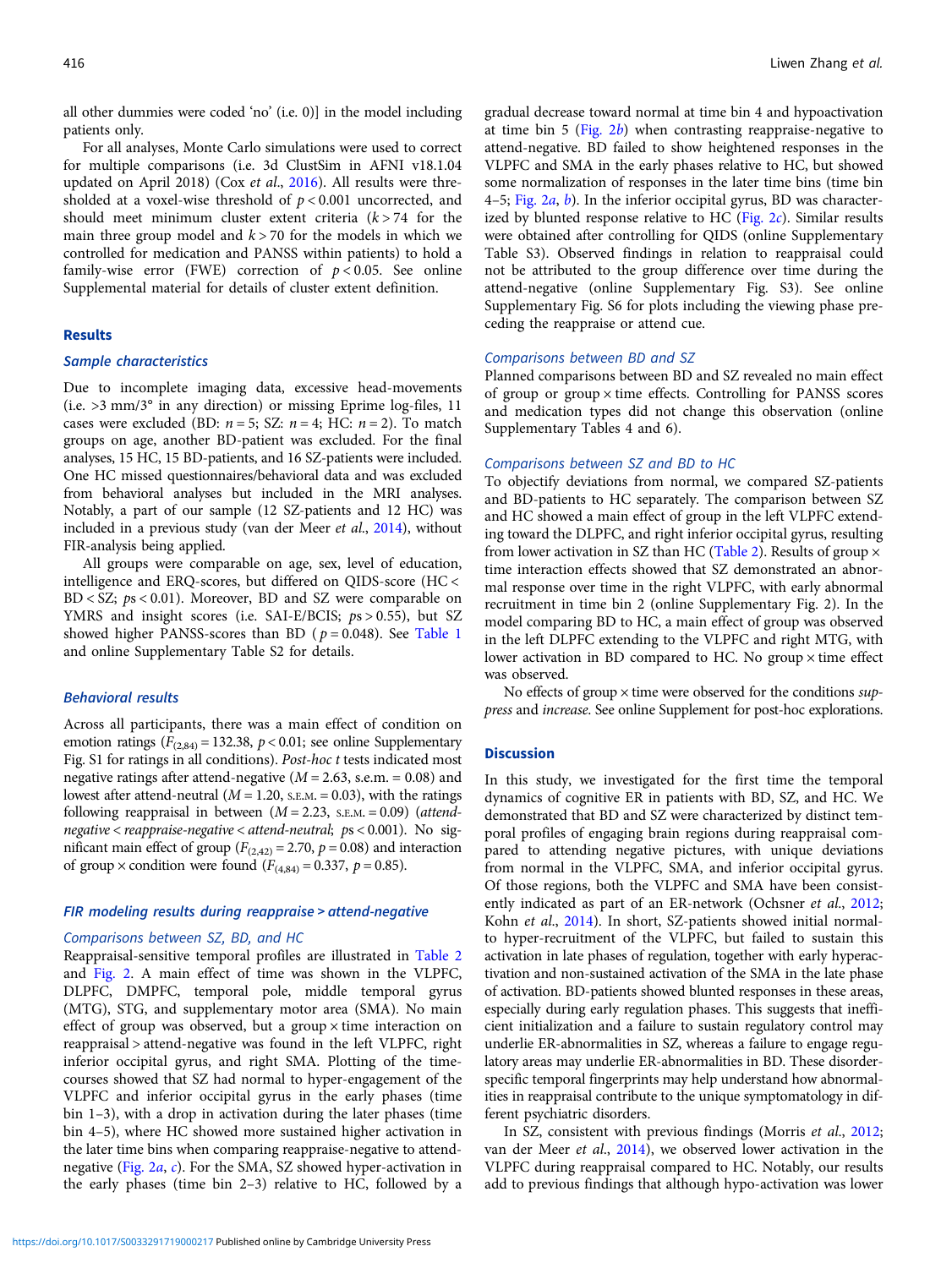<span id="page-4-0"></span>Table 1. Demographic and clinical characteristics in all groups

|                                        |                | $HC (N = 15)$     | $SZ (N = 16)$ | BD $(N=15)$  | Likelihood ratio         | F                        | $t^{\rm a}$              | p                                   |
|----------------------------------------|----------------|-------------------|---------------|--------------|--------------------------|--------------------------|--------------------------|-------------------------------------|
| Age                                    | $M$ (s.p.)     | 33.60 (11.1)      | 31.75(8.7)    | 39.87 (12.5) |                          | 2.35                     | $\overline{\phantom{0}}$ | $0.11(0.04^a)$                      |
| Level of education                     | $M$ (s.p.)     | 5.60(0.9)         | 5.56(1.0)     | 6.07(0.7)    |                          | 1.50                     | $\qquad \qquad -$        | $0.24$ $(0.12^a)$                   |
| Gender (male/female)                   | $\overline{N}$ | 10/5              | 12/4          | 6/9          | 4.30                     |                          |                          | 0.12                                |
| BD type (I/II)                         | $\overline{N}$ |                   |               | 13/2         |                          |                          |                          |                                     |
| ERQ <sup>b</sup> _reappraisal          | $M$ (s.p.)     | 4.87(1.0)         | 4.57(1.4)     | 4.21(1.5)    |                          | 1.01                     | $\qquad \qquad -$        | 0.37                                |
| $ERQb$ _suppression                    | $M$ (s.p.)     | 2.66(1.2)         | 3.67(0.9)     | 3.38(1.5)    | -                        | 2.35                     | $\overline{\phantom{a}}$ | 0.12                                |
| DART n correct                         | $M$ (s.p.)     | 40.93 (6.6)       | 38.00 (6.5)   | 42.73 (3.9)  | $\qquad \qquad -$        | 2.64                     | $\overline{\phantom{0}}$ | $0.08$ $(0.03a)$                    |
| $QIDS-SRc$                             | $M$ (s.p.)     | 2.00(1.2)         | 9.13(4.5)     | 5.27(5.4)    | $\overline{\phantom{a}}$ | 11.04                    |                          | $\leq 0.001^*$ (0.01 <sup>a</sup> ) |
| Depressive state <sup>c</sup> (yes/no) | ${\cal N}$     |                   | 5/11          | 2/13         |                          |                          |                          |                                     |
| <b>YMRS<sup>c</sup></b>                | $M$ (s.p.)     |                   | 1.75(1.7)     | 1.40(1.5)    |                          |                          | 0.60                     | 0.55                                |
| Manic state <sup>c</sup> (yes/no)      | Ν              |                   | 0/16          | 0/15         |                          |                          |                          |                                     |
| SAI_E scores                           | $M$ (s.p.)     |                   | 21.30(2.5)    | 22.27(2.1)   |                          | $\overline{\phantom{a}}$ | 0.60                     | 0.55                                |
| BCIS_self certainty                    | $M$ (s.p.)     |                   | 7.56(3.1)     | 7.4(2.5)     | $\overline{\phantom{a}}$ | $\overline{\phantom{a}}$ | 0.16                     | 0.88                                |
| <b>BCIS</b> reflectiveness             | $M$ (s.p.)     |                   | 15.25(4.0)    | 14.73 (4.0)  |                          | $\overline{\phantom{m}}$ | 0.36                     | 0.72                                |
| <b>BCIS</b> composite                  | $M$ (s.p.)     |                   | 7.69(4.7)     | 7.33(4.7)    |                          | $\qquad \qquad -$        | 0.21                     | 0.84                                |
| PANSS_positive                         | $M$ (s.p.)     |                   | 12.38(4.8)    | 9.47(2.7)    |                          | $\overline{\phantom{m}}$ | 2.06                     | $0.048*$                            |
| PANSS_negative                         | $M$ (s.p.)     |                   | 14.31(4.8)    | 8.93(2.3)    |                          | $\overline{\phantom{a}}$ | 4.01                     | $0.001*$                            |
| PANSS_general                          | $M$ (s.p.)     | $\qquad \qquad -$ | 26.69(7.1)    | 21.53(3.6)   |                          | $\overline{\phantom{a}}$ | 2.53                     | $0.02*$                             |

BCIS, Beck cognitive insight scale; DART, Dutch Reading Test for Adults; ERQ, emotion regulation questionnaire; M, mean; PANSS, Positive and Negative Syndrome Scale; QIDS, Quick Inventory of Depressive Symptomatology; SAI E, Schedule of Assessment of Insight-Expanded version; s.D., standard error; YMRS, Young Mania Rating Scale <sup>a</sup>Comparison between two patients groups (BD and SZ).

<sup>b</sup>The ERQ consists of ten items: six items measure the cognitive reappraisal strategy and four items the suppression strategy. Because of the unequal number of items between the two subscales, the total score for each subscale was divided by the number of items per subscale.

<sup>c</sup>We defined a depressive state with a QIDS score of >10 ([http://www.ids-qids.org/\)](http://www.ids-qids.org/) and a manic state with a cut-off score of 8 on the YMRS (Mercer and Becerra, [2013](#page-7-0)).  $*_{D}$  < 0.05.

in general in the pars triangular part of the VLPFC bordering the DLPFC, activation in a more ventral part of the triangular part of the VLPFC was characterized by a failure to sustain activation following a subtle initial over-recruitment. The VLPFC is a key component of the neural circuitry involved in appraisals that initiates controlled ER (Dixon et al., [2017](#page-7-0)), and has been linked to response selection and inhibition during reappraisal (Ochsner and Gross, [2005](#page-8-0); Ochsner et al., [2012](#page-8-0); Morawetz et al., [2016\)](#page-7-0), inhibition of self-perspective during theory of mind tasks (van der Meer et al., [2011](#page-8-0)), top-down control over emotional information (Phillips et al., [2003](#page-8-0)a, [2008\)](#page-8-0), detection of salience to signal the need for control (Kohn et al., [2014](#page-7-0)), and self-reflection (van der Meer et al., [2010,](#page-8-0) [2013;](#page-8-0) Murray et al., [2012](#page-8-0)). This suggests that the VLPFC is an important area for forming a meta-cognitive representation of emotional information and for detecting a need for control during reappraisal. Based on the suggested roles of the VLPFC in ER, we propose that in SZ, the salience of the emotional information is initially processed but in a possibly inefficient way as indicated by the early over-recruitment of this area compared with HC. This suggestion is in line with the emotion paradox in SZ that they have shown reduced emotional expression (flat affect), but with normal or even enhanced emotional experience compared to healthy individuals (Aleman and Kahn, [2005;](#page-7-0) Kring and Moran, [2008;](#page-7-0) Cohen and Minor, [2010](#page-7-0)). Also, this suggests that the emotional information is processed for further elaboration, but that SZ-patients fail to keep an adequate emotional reappraisal online, indicated by the non-sustained VLPFC activation, that may hinder controlled ER (Dixon et al., [2017](#page-7-0)). This resulting suboptimal reappraisal may be associated with a higher negative affect (compared to HC) based on the depression severity scores, and might be investigated further in relation to inappropriate affect featured in SZ.

In BD on the other hand, we observed a stable blunted response of a cluster encompassing the VLPFC extending to the DLPFC, and in the MTG. The DLPFC is important for maintaining reappraisal goals in working memory during ER (Wager et al., [2004](#page-8-0); Ochsner et al., [2012\)](#page-8-0) and for explicit reasoning (Ochsner and Gross, [2005](#page-8-0); Kohn et al., [2014\)](#page-7-0). The MTG has been proposed to be important for ER success (Morawetz et al., [2017](#page-8-0)b) and to play an important intermediate role together with the DLPFC and amygdala during ER related to cognitive control over emotions, similar to the VLPFC (Ochsner et al., [2012\)](#page-8-0). In line with this previous reasoning, the blunted VLPFC/DLPFC and temporal response pattern may indicate that abnormal ER in BD results from a general failure to form an adequate reappraisal of the emotion situation and associated need for regulatory cognitive control.

The suggested dissociation between BD and SZ (as compared to HC) based on adequate recognition of saliency and associated need for control resources in relation to VLPFC functioning is further supported by the observed differential responses in the SMA and the inferior occipital gyrus extending to the middle occipital gyrus. In comparison with HC, we observed hyperrecruitment of the SMA in SZ in the early phases of regulation, whereas BD showed blunted SMA activation during the entire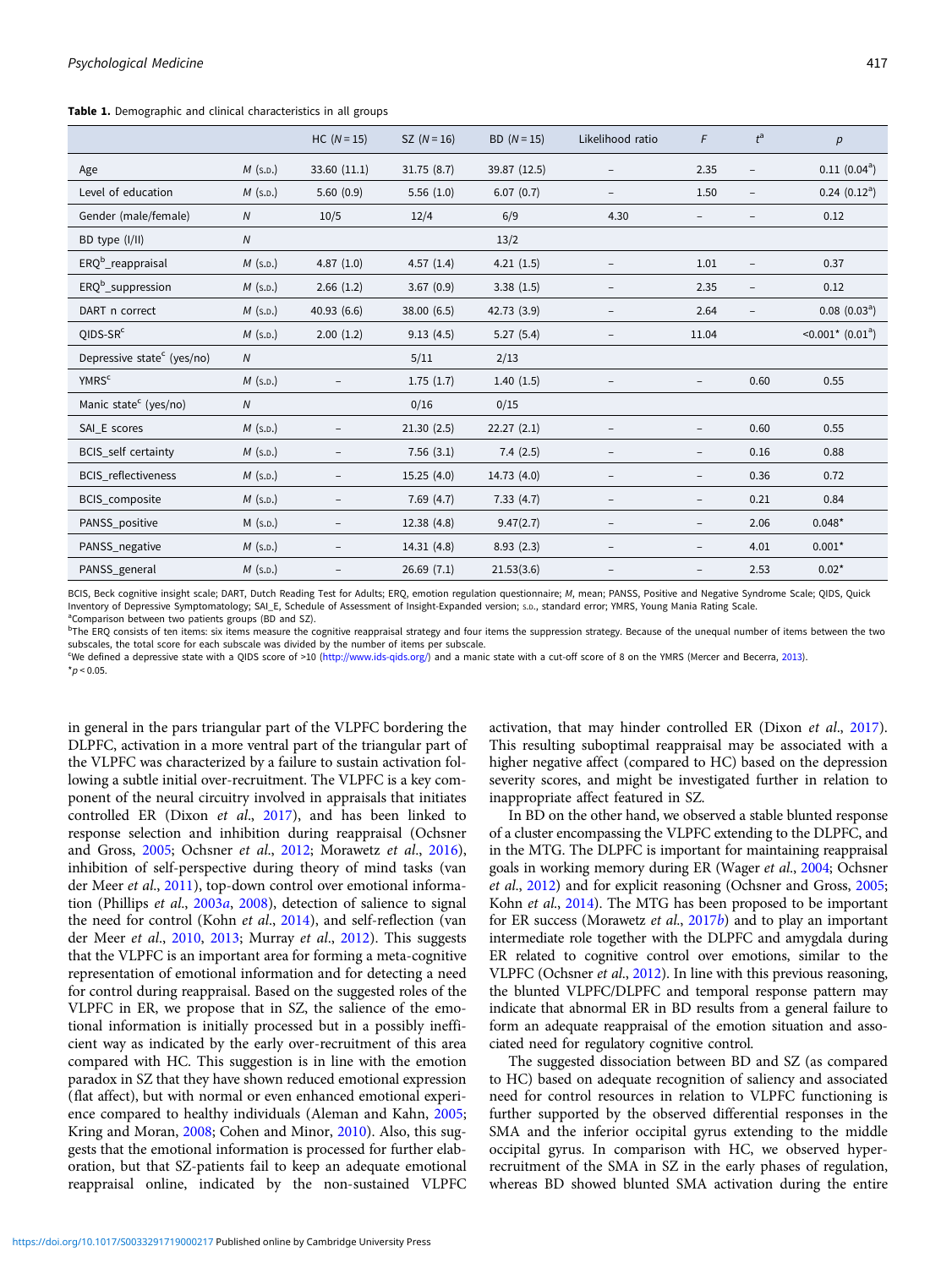<span id="page-5-0"></span>**Table 2.** Group comparisons during reappraise > attend negative (cluster extent threshold  $k > 74$ )

|                                        |          |           |              |                  | MNI coordinates |                |                |
|----------------------------------------|----------|-----------|--------------|------------------|-----------------|----------------|----------------|
| Contrasts                              | $\kappa$ | <b>BA</b> | Side         | $\boldsymbol{x}$ | y               | z              | Peak intensity |
| BD v. SZ v. HC Main effect of time     |          |           |              |                  |                 |                |                |
| <b>VLPFC</b>                           | 1044     | 47        | L            | $-44$            | 28              | $-8$           | 10.70          |
| Dorsolateral prefrontal cortex         | 340      | 46        | L            | $-28$            | 58              | 22             | 9.65           |
| Dorsomedial prefrontal cortex          | 312      | 24        |              | $\mathbf 0$      | 26              | 40             | 8.09           |
| Temporal pole                          | 82       | 38        | L            | $-50$            | 10              | $-20$          | 7.10           |
| Temporal pole                          | 203      | 38        | $\mathsf{R}$ | 50               | 20              | $-14$          | 10.67          |
| <b>MTG</b>                             | 292      | 21        | L            | $-56$            | $-32$           | $-2$           | 14.49          |
| Superior temporal gyrus                | 369      | 39        | L            | $-54$            | $-60$           | 20             | 11.49          |
| <b>SMA</b>                             | 832      | 6         | L            | $-2$             | $\overline{4}$  | 66             | 21.79          |
| Interaction: Group (BD, SZ, HC) × Time |          |           |              |                  |                 |                |                |
| <b>VLPFC</b>                           | 83       | 45        | L            | $-48$            | 34              | $\overline{2}$ | 4.35           |
| Inferior occipital gyrus               | 111      | 18        | R            | 28               | $-92$           | $-2$           | 6.29           |
| <b>SMA</b>                             | 126      | 6         | $\mathsf{R}$ | $\overline{2}$   | 14              | 50             | 4.54           |
| BD v. HC Main effect of group          |          |           |              |                  |                 |                |                |
| <b>MTG</b>                             | 81       | 21        | $\mathsf{R}$ | 58               | 6               | $-22$          | 25.03          |
| Dorsolateral prefrontal cortex /VLPFC  | 297      | 46/44     | Г            | $-30$            | 16              | 35             | 26.80          |
| SZ v. HC Main effect of group          |          |           |              |                  |                 |                |                |
| Inferior occipital gyrus               | 186      | 19        | $\mathsf{R}$ | 36               | $-90$           | $-4$           | 22.85          |
| <b>VLPFC</b>                           | 102      | 45        | L            | $-52$            | 28              | 14             | 20.91          |
| Interaction: Group (SZ, HC) × Time     |          |           |              |                  |                 |                |                |
| <b>VLPFC</b>                           | 90       | 45        | $\mathsf{R}$ | 40               | 34              | 16             | 13.64          |

Significance at  $P_{\text{FWE}}$  < 0.05 with a height threshold of  $p$  < 0.001.

regulation window. The SMA has been suggested to be an essential intermediate unit between the prefrontal areas and limbic affective areas during ER (Kohn et al., [2014\)](#page-7-0). Specifically, the SMA has been involved in stimulus reconceptualization (Kohn et al.,  $2014$ ) and cognitive demands (Urry et al.,  $2009$ ) during ER. Therefore, the over-recruitment of the SMA in the early phase of regulation together with low recruitment in the late phase may indicate a counterproductive call upon cognitive control. As the hyperrecruitment of the SMA was most pronounced at the second time bin, and the BOLD response usually peaks five seconds post-event, this may suggest that this hyperrecruitment might be related to the initial viewing phase and thus may represent abnormalities related to stimulus attribution. This is supported by online Supplemental Fig. S6. In BD, blunted VLPFC response during reappraisal was accompanied by blunted responses of the SMA compared to HC, suggesting that these regions are recruited to a less extent, which may reflect a diminished call for adequate cognitive regulatory control. Though less well known, the inferior occipital gyrus has been implicated as an important region for ER in mood disorders (Pico-Perez et al., [2017\)](#page-8-0) and emotion recognition (Wiggins et al., [2016\)](#page-8-0). Near-normal early recruitment of the inferior occipital gyrus in SZ may therefore represent initial correct recognition of negative emotional information which seemed not sustained in later phases (time bin 4–5). In BD, the blunted pattern of response in the inferior occipital gyrus, VLPFC and SMA, implies a general

failure to identify regulatory needs. We therefore propose that ER-deficits in SZ are primarily driven by an inefficient initialization and failure to sustain regulatory control, while ER-deficits in BD are characterized by a primary failure to index regulatory needs. Though testing for group  $\times$  time  $\times$  instruction was beyond the scope of this paper, we explored post-hoc whether similar group differences were observed during the increase and suppress conditions. Plotting of the time courses in the regions resulting from the main analyses indicated similar direction of response differences between groups during increasing negative emotions, but not during suppression (see online Supplement). However, no group or group  $\times$  time effect during either increase ( $\times$ attendnegative) or suppress (>attend-negative) reached statistical significance. Though clearly in need of further study, these differential temporal patterns of activation in BD and SZ in the VLPFC, SMA and inferior occipital gyrus may be specific to effortful downregulation of negative emotional material, and not for intensifying or suppressing emotional experience.

Some limitations need to be mentioned. First, most patients were taking medication and potential confounding effects could not be excluded. However, after controlling for medication, comparable results between patient groups were observed (online Supplementary Tables 2 and 6). Second, our sample size was modest, which increases the risk of inflated effect size estimates (Ioannidis, [2005\)](#page-7-0). However, we believe that our observations are important to report as they result from highly selective and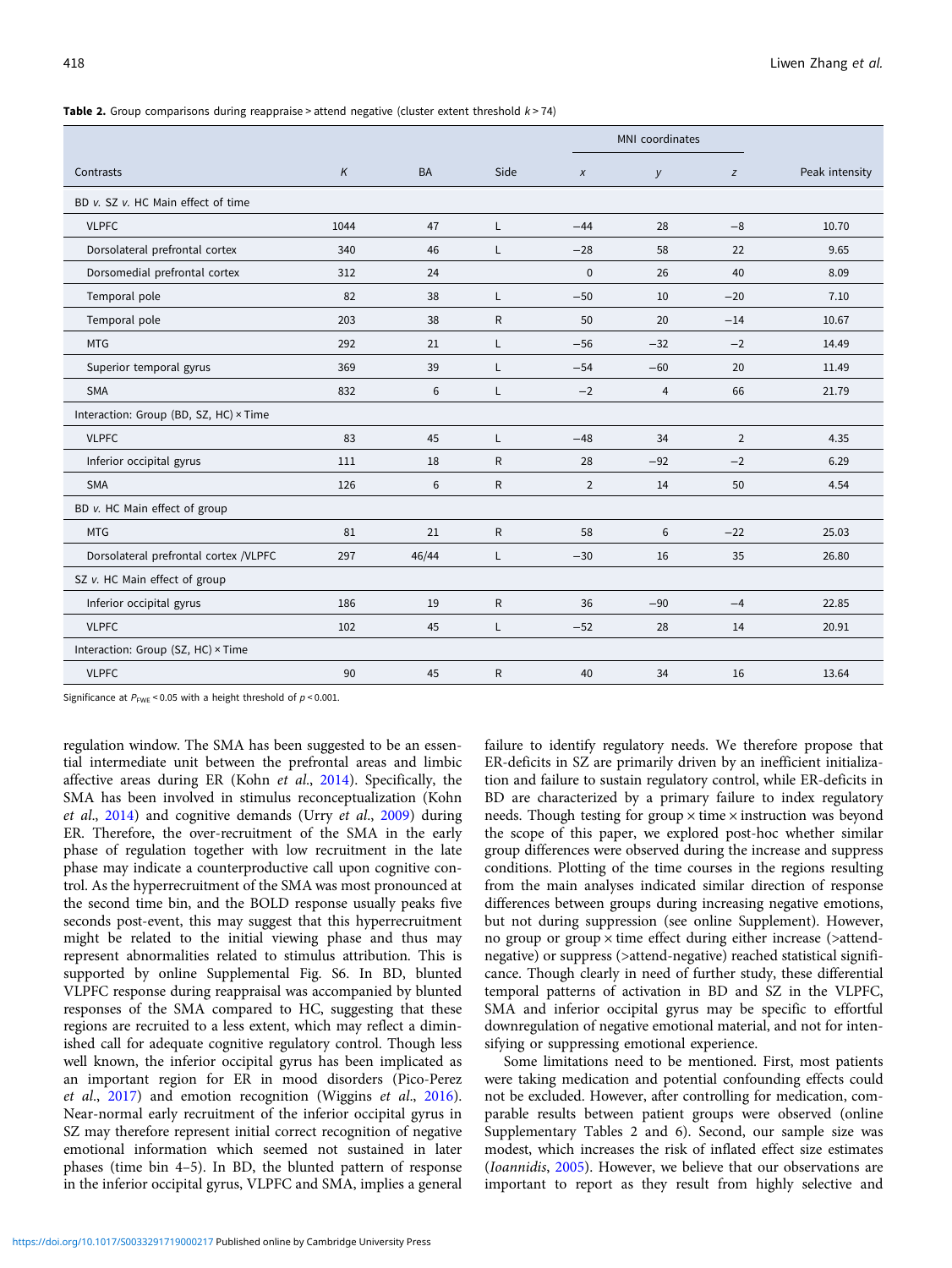<span id="page-6-0"></span>

Fig. 2. Interaction effects between group and time in HC, patients with BD, and SZ at the contrast reappraise > attend-negative. Effects were observed (a) in the VLPFC, (b) SMA, and (c) inferior occipital gyrus. Time bins start at the presentation of regulation cue (i.e. time bin 1, 0–2 s post instruction). The presented time course is averaged over significant voxels. The line connecting the mean responses in each time bin visualizes the temporal response for each group (BD, dashed dark gray; HC, dashed light gray; SZ, straight dark gray). BD, bipolar disorder; HC, healthy controls; SZ, schizophrenia; SMA, supplementary motor area; VLPFC, ventrolateral prefrontal cortex.

difficult to recruit patient populations. Comparability between patient groups was improved by selecting BD-patients with a history of psychosis and SZ-patients with comparable levels of illness insight as the BD-patients. Third, BD- and SZ-patients differed on current depression severity and positive/negative symptoms, but did so mainly with mild forms of symptomatology. The temporal dynamics of reappraisal during more severe mood states remain unclear, since differential neural correlates between depressed and euthymic states have been shown in BD (Rive et al., [2015](#page-8-0)). Unfortunately, our small sample size of mainly euthymic/nonsymptomatic patients prevented us from exploring these factors. Also, we could not control for the heterogeneity within the BD group, related to characteristics of the most recent episode and bipolar type I v. bipolar type II. Replication in a bigger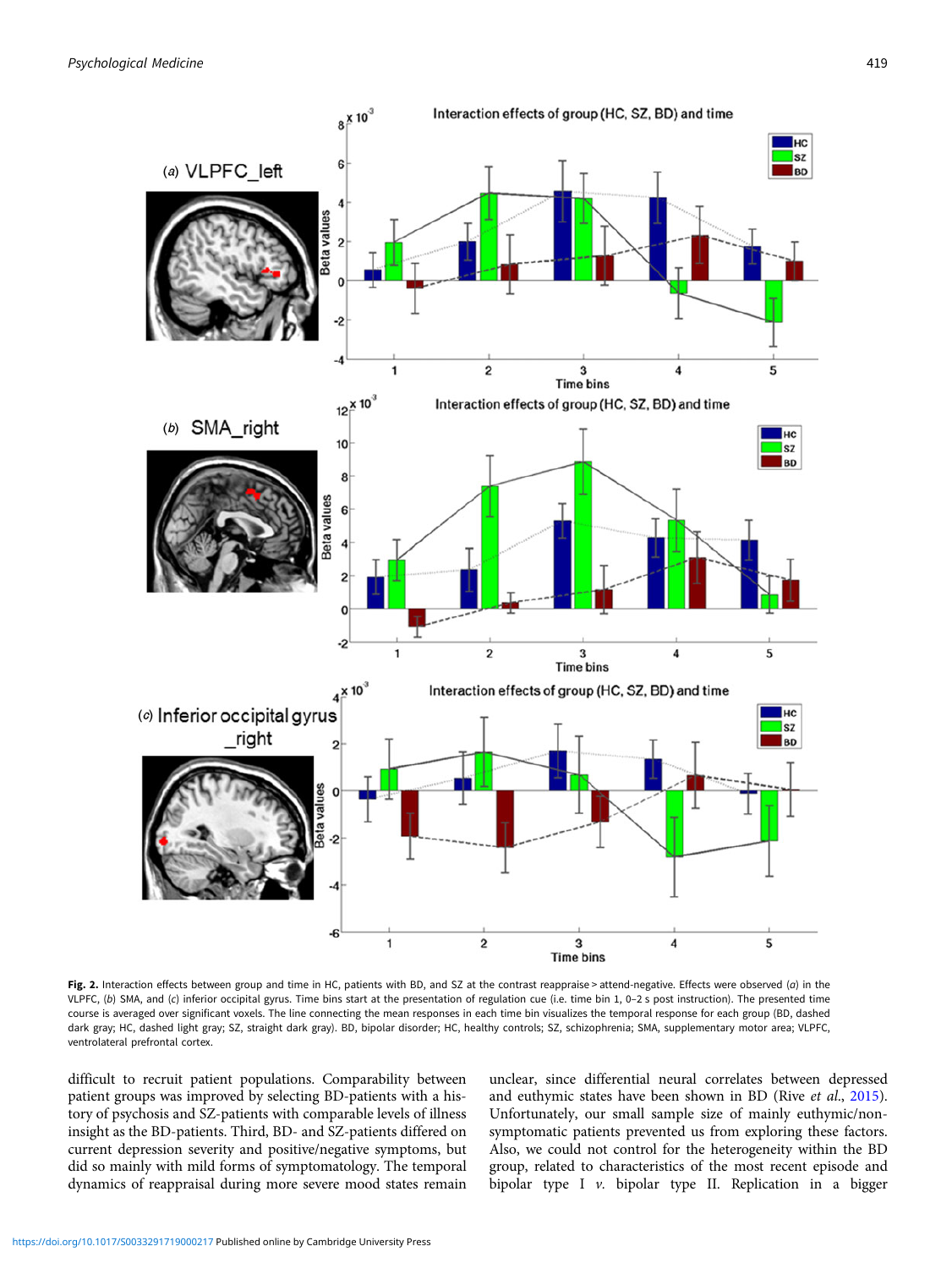<span id="page-7-0"></span>(medication-free) sample with better matching of clinical variables and during different polarity states is recommended before strong conclusions can be drawn. Forth, although results of  $group \times time$  interaction during *reappraise* > attend-negative indicate that the observed cortical temporal responses were specific to reappraisal compared to attend-negative, we did not find an association between PFC temporal-responses and negative affect ratings in an exploratory correlation analysis (see online Supplement). A narrow rating range (four-point scale) might have confounded this result. Furthermore, we did not have affect ratings of the participants in response to the same stimuli before regulation. Therefore, our calculation method of ER success (i.e. mean rating after attend-negative > mean rating after reappraisal) may not reflect regulation success sufficiently, which also prevented us from exploring dynamics of regulation success. Fifth, there was no effect of reappraisal on amygdala activation between the attend and regulate condition, which might be related to the late-cueing design (Ochsner et al., [2012\)](#page-8-0) and that the time window following the regulation instruction was too short to allow the amygdala to reach its maximum response (Goldin et al., 2008). Finally, reappraisal has shown differential modulating effects for positive and negative stimuli (Rive et al., [2015](#page-8-0)), while we only focused on negative stimuli. Including positive conditions in future work may further clarify the emotional disturbances in BD (e.g. problems with down-regulating positive affect during mania) and SZ (e.g. difficulty in up-regulating positive affect).

In conclusion, our findings of differential temporal responses between BD and SZ during reappraisal may indicate that SZ-patients predominantly show an inefficient initialization of regulatory attempts followed by a failure of sustaining activation in areas important for signaling reappraisal needs, whereas BD may have a more general deficiency in initiating reappraisal due to suboptimal recognition of the saliency of the stimuli and detecting the need for regulation. These differences between BD and SZ might be of potential interest as disorder-specific biomarkers and may enable a better understanding of these two disorders by linking the observed differential temporal dynamics to distinct emotional symptomatology of BD (e.g. switching between emotional poles) and SZ (e.g. inappropriate affect) in the future.

Supplementary material. The supplementary material for this article can be found at <https://doi.org/10.1017/S0033291719000217>.

Acknowledgements. This study was supported by a grant from the European Science Foundation EURYI (NWO grant number 044.035.001) awarded to Prof. Dr A. Aleman. Dr H.G. Ruhé was supported by a VENI grant (NWO/ZonMW grant number 016.126.059), and Dr M.J. van Tol was supported by a VENI grant (NWO grant number 016.156.077). Dr L. Zhang and Dr H. Ai were supported by China Scholarship Council during their Ph.D. study at the University of Groningen. We thank Dr H.G. Knegtering, Dr R. Bruggeman, Dr L. Bais, Dr B. Haarman and Prof. Dr W.A. Nolen for their help with patient inclusion. We thank A. Sibeijn-Kuiper and J. Streurman for their help with scanning of the participants, and we appreciate the help on the study design from Dr R. J. Renken.

# Conflict of interest. None.

#### References

- Aleman A and Kahn RS (2005) Strange feelings: do amygdala abnormalities dysregulate the emotional brain in schizophrenia? Progress in Neurobiology 77, 283–298.
- Beck AT, Baruch E, Balter JM, Steer RA and Warman DM (2004) A new instrument for measuring insight: the Beck Cognitive Insight Scale. Schizophrenia Research 68, 319–329.
- Buhle JT, Silvers JA, Wager TD, Lopez R, Onyemekwu C, Kober H, Weber J and Ochsner KN (2014) Cognitive reappraisal of emotion: a meta-analysis of human neuroimaging studies. Cerebral Cortex (New York, N.Y.: 1991) 24, 2981–2990.
- Chen G, Adleman NE, Saad ZS, Leibenluft E and Cox RW (2014) Applications of multivariate modeling to neuroimaging group analysis: a comprehensive alternative to univariate general linear model. NeuroImage 99, 571–588.
- Chen G, Saad ZS, Adleman NE, Leibenluft E and Cox RW (2015) Detecting the subtle shape differences in hemodynamic responses at the group level. Frontiers in Neuroscience 9, 375.
- Cohen AS and Minor KS (2010) Emotional experience in patients with schizophrenia revisited: meta-analysis of laboratory studies. Schizophrenia Bulletin 36, 143–150.
- Cox RW, Reynolds RC and Taylor PA (2016) AFNI and clustering: false positive rates redux. BioRxiv.
- David AS (1999) 'To see ourselves as others see us'. Aubrey Lewis's insight. The British Journal of Psychiatry 175, 210–216.
- Dixon ML, Thiruchselvam R, Todd R and Christoff K (2017) Emotion and the prefrontal cortex: an integrative review. Psychological Bulletin 143, 1033–1081.
- Goldin PR, McRae K, Ramel W and Gross JJ (2008) The neural bases of emotion regulation: reappraisal and suppression of negative emotion. Biological Psychiatry 63, 577–586.
- Gross JJ (2001) Emotion regulation in adulthood: timing is everything. Current Directions in Psychological Science 10, 212–219.
- Gross JJ (2002) Emotion regulation: affective, cognitive, and social consequences. Psychophysiology 39, 281–291.
- Gross JJ and John OP (2003) Individual differences in two emotion regulation processes: implications for affect, relationships, and well-being. Journal of Personality and Social Psychology 85, 348–362.
- Kanske P, Schonfelder S, Forneck J and Wessa M (2015) Impaired regulation of emotion: neural correlates of reappraisal and distraction in bipolar disorder and unaffected relatives. Translational Psychiatry 5, e497.
- Kay SR, Fiszbein A and Opler LA (1987) The positive and negative syndrome scale (PANSS) for schizophrenia. Schizophrenia Bulletin 13, 261–276.
- Keck Jr PE, McElroy SL, Havens JR, Altshuler LL, Nolen WA, Frye MA, Suppes T, Denicoff KD, Kupka R, Leverich GS, Rush AJ and Post RM (2003) Psychosis in bipolar disorder: phenomenology and impact on morbidity and course of illness. Comprehensive Psychiatry 44, 263–269.
- Kemp R and David AS (1997) Treatment Compliance and the Therapeutic Alliance. Amsterdam: Harwood Academic Publishers.
- Kohn N, Eickhoff SB, Scheller M, Laird AR, Fox PT and Habel U (2014) Neural network of cognitive emotion regulation – an ALE meta-analysis and MACM analysis. NeuroImage 87, 345–355.
- Kring AM and Moran EK (2008) Emotional response deficits in schizophrenia: insights from affective science. Schizophrenia Bulletin 34, 819–834.
- Kuipers E, Garety P, Fowler D, Freeman D, Dunn G and Bebbington P (2006) Cognitive, emotional, and social processes in psychosis: refining cognitive behavioral therapy for persistent positive symptoms. Schizophrenia Bulletin 32(suppl. 1), S24–S31.
- Ioannidis JP (2005) Why most published research findings are false. Plos Medicine 2, 0696–0701.
- Lang PJ, Bradley MM and Cuthbert BN (2005) International affective picture system (IAPS): Technical manual and affective ratings Technical Report A-6, University of Florida, Gainesville, FL.
- Livingstone K, Harper S and Gillanders D (2009) An exploration of emotion regulation in psychosis. Clinical Psychology & Psychotherapy 16, 418-430.
- Mercer L and Becerra R (2013) A unique emotional processing profile of euthymic bipolar disorder? A critical review. Journal of Affective Disorders 146, 295–309.
- Modinos G, Ormel J and Aleman A (2010) Altered activation and functional connectivity of neural systems supporting cognitive control of emotion in psychosis proneness. Schizophrenia Research 118, 88–97.
- Morawetz C, Bode S, Baudewig J, Kirilina E and Heekeren HR (2016) Changes in effective connectivity between dorsal and ventral prefrontal regions moderate emotion regulation. Cerebral Cortex 26, 1923–1937.
- Morawetz C, Bode S, Baudewig J and Heekeren HR (2017a) Effective amygdala-prefrontal connectivity predicts individual differences in